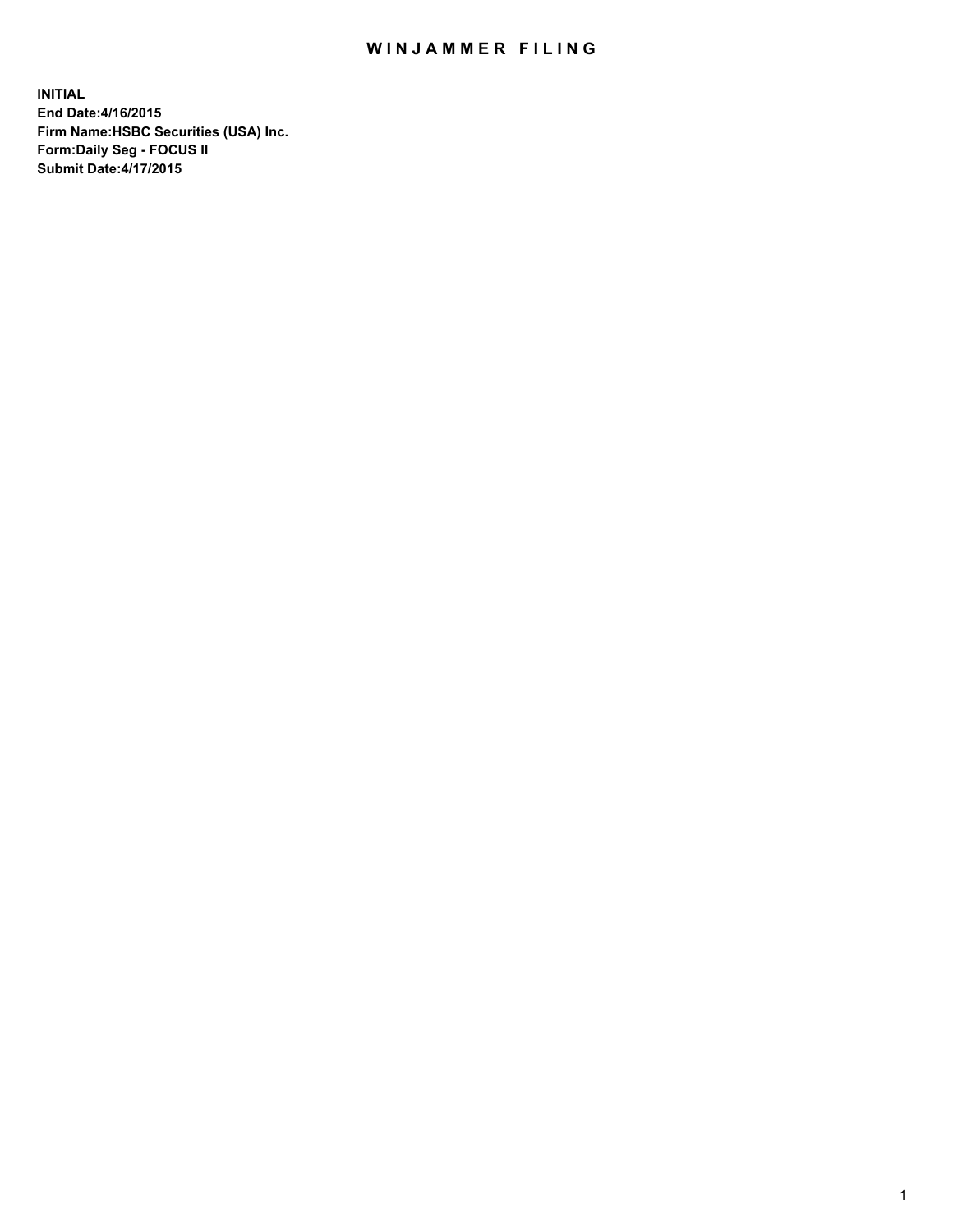## **INITIAL End Date:4/16/2015 Firm Name:HSBC Securities (USA) Inc. Form:Daily Seg - FOCUS II Submit Date:4/17/2015 Daily Segregation - Cover Page**

| Name of Company<br><b>Contact Name</b><br><b>Contact Phone Number</b><br><b>Contact Email Address</b>                                                                                                                                                                                                                          | <b>HSBC Securities (USA) Inc.</b><br><b>Steven Richardson</b><br>212-525-6445<br>steven.richardson@us.hsbc.com |
|--------------------------------------------------------------------------------------------------------------------------------------------------------------------------------------------------------------------------------------------------------------------------------------------------------------------------------|----------------------------------------------------------------------------------------------------------------|
| FCM's Customer Segregated Funds Residual Interest Target (choose one):<br>a. Minimum dollar amount: ; or<br>b. Minimum percentage of customer segregated funds required:%; or<br>c. Dollar amount range between: and; or<br>d. Percentage range of customer segregated funds required between: % and %.                        | 50,000,000<br>0 <sub>0</sub><br>0 <sub>0</sub>                                                                 |
| FCM's Customer Secured Amount Funds Residual Interest Target (choose one):<br>a. Minimum dollar amount: ; or<br>b. Minimum percentage of customer secured funds required:%; or<br>c. Dollar amount range between: and; or<br>d. Percentage range of customer secured funds required between:% and%.                            | 10,000,000<br><u>0</u><br>0 <sub>0</sub><br>0 <sub>0</sub>                                                     |
| FCM's Cleared Swaps Customer Collateral Residual Interest Target (choose one):<br>a. Minimum dollar amount: ; or<br>b. Minimum percentage of cleared swaps customer collateral required:% ; or<br>c. Dollar amount range between: and; or<br>d. Percentage range of cleared swaps customer collateral required between:% and%. | 30,000,000<br>00<br><u>00</u>                                                                                  |

Attach supporting documents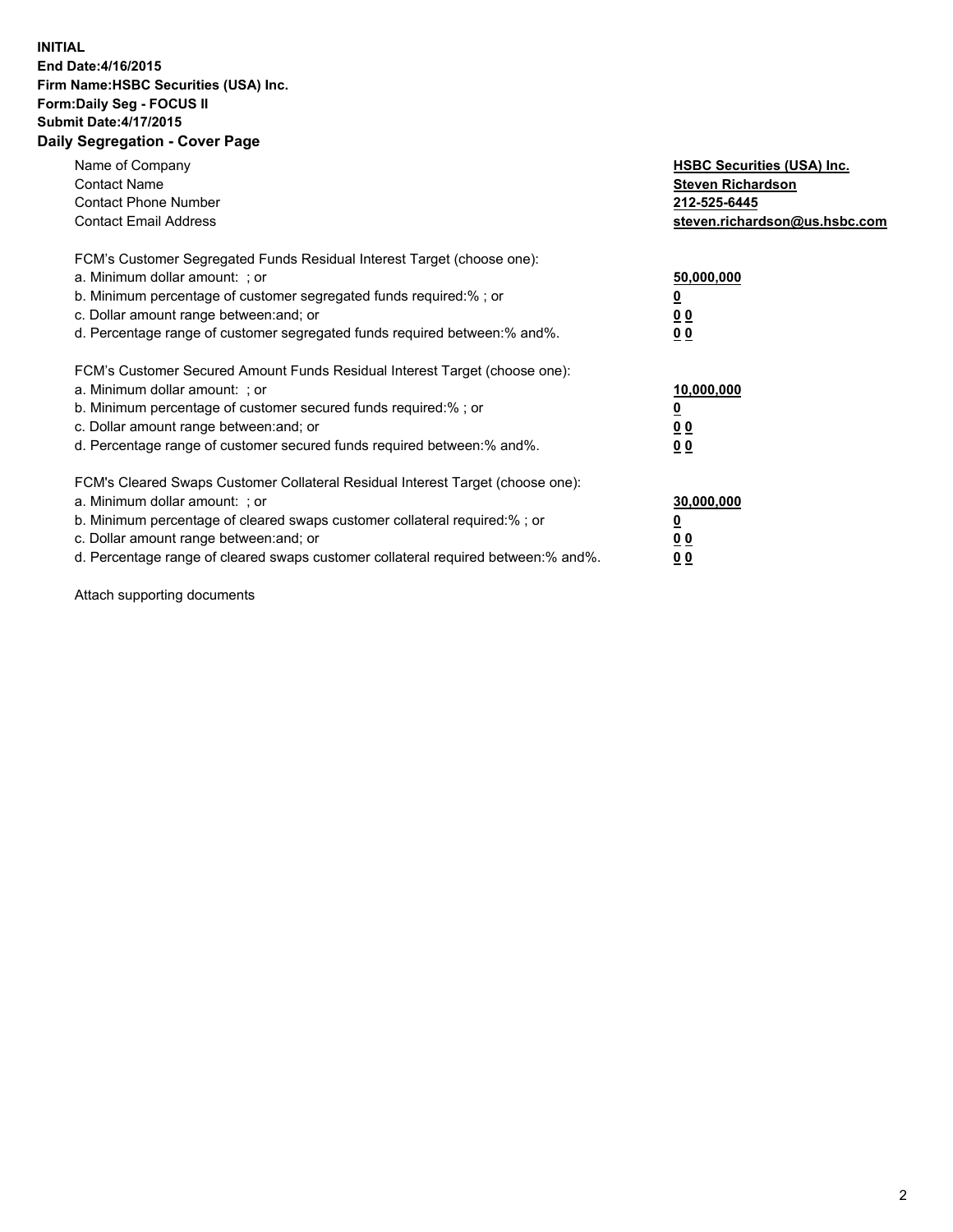**INITIAL End Date:4/16/2015 Firm Name:HSBC Securities (USA) Inc. Form:Daily Seg - FOCUS II Submit Date:4/17/2015 Daily Segregation - Secured Amounts**

Foreign Futures and Foreign Options Secured Amounts Amount required to be set aside pursuant to law, rule or regulation of a foreign government or a rule of a self-regulatory organization authorized thereunder **0** [7305] 1. Net ledger balance - Foreign Futures and Foreign Option Trading - All Customers A. Cash **123,631,934** [7315] B. Securities (at market) **31,009,284** [7317] 2. Net unrealized profit (loss) in open futures contracts traded on a foreign board of trade **20,100,042** [7325] 3. Exchange traded options a. Market value of open option contracts purchased on a foreign board of trade **0** [7335] b. Market value of open contracts granted (sold) on a foreign board of trade **0** [7337] 4. Net equity (deficit) (add lines 1. 2. and 3.) **174,741,260** [7345] 5. Account liquidating to a deficit and account with a debit balances - gross amount **1,484,957** [7351] Less: amount offset by customer owned securities **-1,479,508** [7352] **5,449** [7354] 6. Amount required to be set aside as the secured amount - Net Liquidating Equity Method (add lines 4 and 5) **174,746,709** [7355] 7. Greater of amount required to be set aside pursuant to foreign jurisdiction (above) or line 6. **174,746,710** [7360] FUNDS DEPOSITED IN SEPARATE REGULATION 30.7 ACCOUNTS 1. Cash in banks A. Banks located in the United States **30,733,647** [7500] B. Other banks qualified under Regulation 30.7 **0** [7520] **30,733,647** [7530] 2. Securities A. In safekeeping with banks located in the United States **76,009,284** [7540] B. In safekeeping with other banks qualified under Regulation 30.7 **0** [7560] **76,009,284** [7570] 3. Equities with registered futures commission merchants A. Cash **0** [7580] B. Securities **0** [7590] C. Unrealized gain (loss) on open futures contracts **0** [7600] D. Value of long option contracts **0** [7610] E. Value of short option contracts **0** [7615] **0** [7620] 4. Amounts held by clearing organizations of foreign boards of trade A. Cash **0** [7640] B. Securities **0** [7650] C. Amount due to (from) clearing organization - daily variation **0** [7660] D. Value of long option contracts **0** [7670] E. Value of short option contracts **0** [7675] **0** [7680] 5. Amounts held by members of foreign boards of trade A. Cash **68,652,671** [7700] B. Securities **0** [7710] C. Unrealized gain (loss) on open futures contracts **20,100,042** [7720] D. Value of long option contracts **0** [7730] E. Value of short option contracts **0** [7735] **88,752,713** [7740] 6. Amounts with other depositories designated by a foreign board of trade **0** [7760] 7. Segregated funds on hand **0** [7765] 8. Total funds in separate section 30.7 accounts **195,495,644** [7770] 9. Excess (deficiency) Set Aside for Secured Amount (subtract line 7 Secured Statement Page 1 from Line 8) **20,748,934** [7380] 10. Management Target Amount for Excess funds in separate section 30.7 accounts **10,000,000** [7780] 11. Excess (deficiency) funds in separate 30.7 accounts over (under) Management Target **10,748,934** [7785]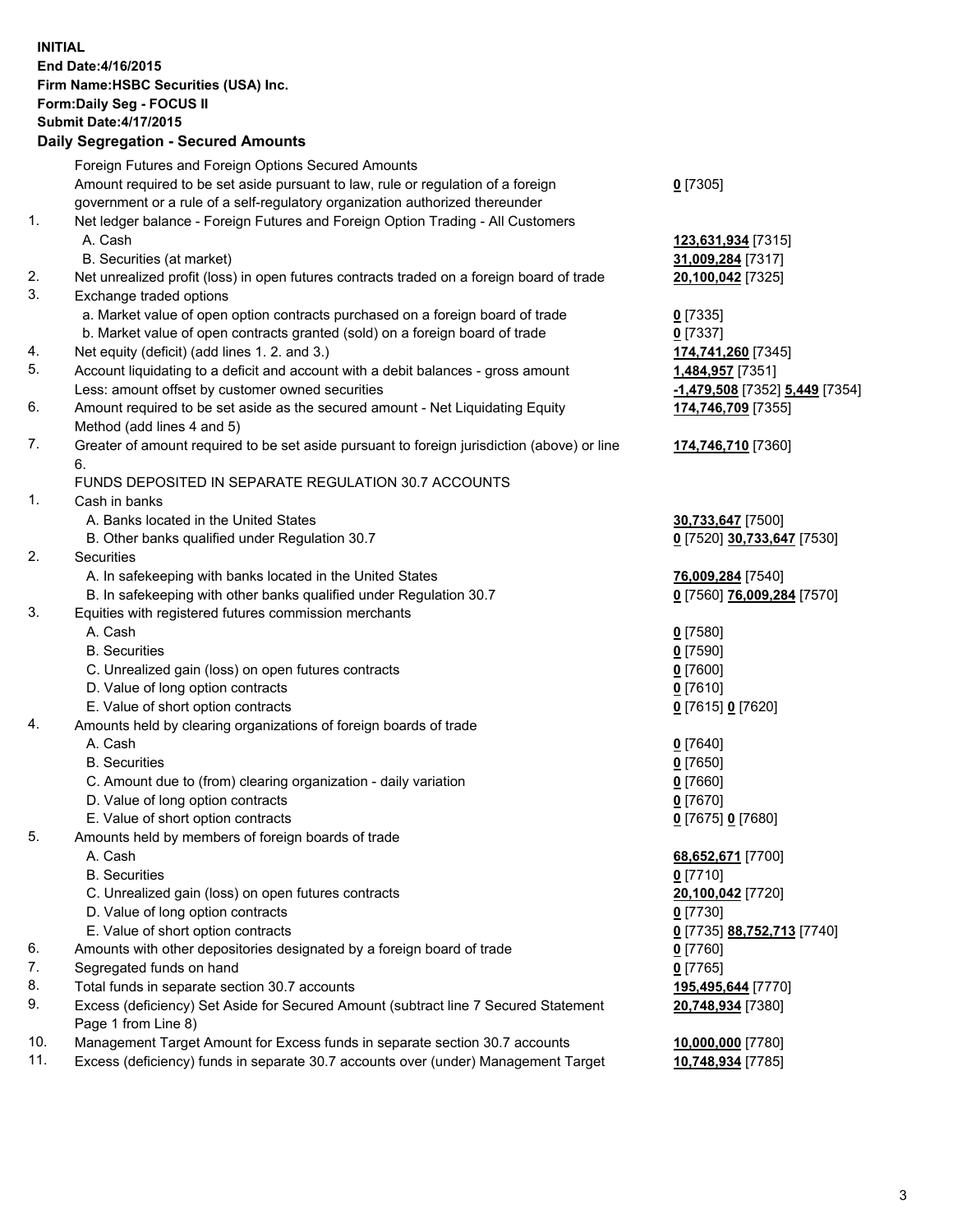| <b>INITIAL</b> | End Date: 4/16/2015<br>Firm Name: HSBC Securities (USA) Inc.<br>Form: Daily Seg - FOCUS II<br><b>Submit Date: 4/17/2015</b><br>Daily Segregation - Segregation Statement |                          |
|----------------|--------------------------------------------------------------------------------------------------------------------------------------------------------------------------|--------------------------|
| 1.             | SEGREGATION REQUIREMENTS(Section 4d(2) of the CEAct)                                                                                                                     |                          |
|                | Net ledger balance<br>A. Cash                                                                                                                                            | 106,711,056 [7010]       |
|                | B. Securities (at market)                                                                                                                                                | 634,896,477 [7020]       |
| 2.             | Net unrealized profit (loss) in open futures contracts traded on a contract market                                                                                       | 212,172,398 [7030]       |
| 3.             | Exchange traded options                                                                                                                                                  |                          |
|                | A. Add market value of open option contracts purchased on a contract market                                                                                              | 90,989,763 [7032]        |
|                | B. Deduct market value of open option contracts granted (sold) on a contract market                                                                                      | -8,946,780 [7033]        |
| 4.             | Net equity (deficit) (add lines 1, 2 and 3)                                                                                                                              | 1,035,822,914 [7040]     |
| 5.             | Accounts liquidating to a deficit and accounts with                                                                                                                      |                          |
|                | debit balances - gross amount                                                                                                                                            | 754,573 [7045]           |
|                | Less: amount offset by customer securities                                                                                                                               | -754,573 [7047] 0 [7050] |
| 6.             | Amount required to be segregated (add lines 4 and 5)                                                                                                                     | 1,035,822,914 [7060]     |
|                | FUNDS IN SEGREGATED ACCOUNTS                                                                                                                                             |                          |
| 7.             | Deposited in segregated funds bank accounts                                                                                                                              |                          |
|                | A. Cash                                                                                                                                                                  | 12,988,814 [7070]        |
|                | B. Securities representing investments of customers' funds (at market)                                                                                                   | $0$ [7080]               |
|                | C. Securities held for particular customers or option customers in lieu of cash (at<br>market)                                                                           | 170,273,043 [7090]       |
| 8.             | Margins on deposit with derivatives clearing organizations of contract markets                                                                                           |                          |
|                | A. Cash                                                                                                                                                                  | 245,194,648 [7100]       |
|                | B. Securities representing investments of customers' funds (at market)                                                                                                   | 119,242,722 [7110]       |
|                | C. Securities held for particular customers or option customers in lieu of cash (at                                                                                      | 464,623,434 [7120]       |
|                | market)                                                                                                                                                                  |                          |
| 9.             | Net settlement from (to) derivatives clearing organizations of contract markets                                                                                          | <u>-252,006</u> [7130]   |
| 10.            | Exchange traded options                                                                                                                                                  |                          |
|                | A. Value of open long option contracts                                                                                                                                   | 90,989,763 [7132]        |
|                | B. Value of open short option contracts                                                                                                                                  | -8,946,780 [7133]        |
| 11.            | Net equities with other FCMs                                                                                                                                             |                          |
|                | A. Net liquidating equity                                                                                                                                                | 33,471,585 [7140]        |
|                | B. Securities representing investments of customers' funds (at market)                                                                                                   | 0 [7160]                 |
|                | C. Securities held for particular customers or option customers in lieu of cash (at                                                                                      | $0$ [7170]               |
|                | market)                                                                                                                                                                  |                          |
| 12.            | Segregated funds on hand                                                                                                                                                 | $0$ [7150]               |
| 13.            | Total amount in segregation (add lines 7 through 12)                                                                                                                     | 1,127,585,223 [7180]     |
| 14.            | Excess (deficiency) funds in segregation (subtract line 6 from line 13)                                                                                                  | 91,762,309 [7190]        |
| 15.            | Management Target Amount for Excess funds in segregation                                                                                                                 | 50,000,000 [7194]        |
| 16.            | Excess (deficiency) funds in segregation over (under) Management Target Amount                                                                                           | 41,762,309 [7198]        |
|                | Excess                                                                                                                                                                   |                          |